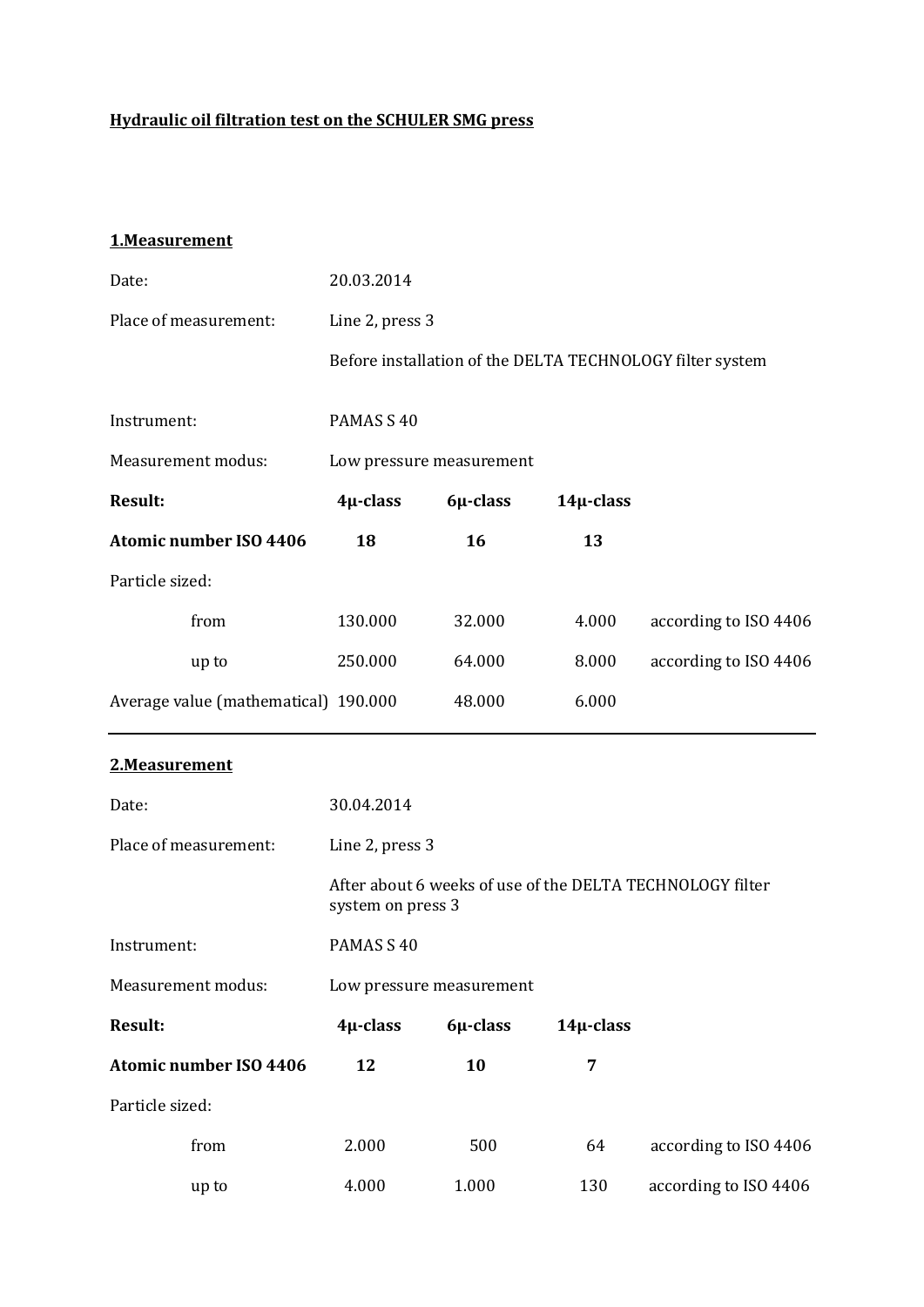### **Change**

Date: 30.04.2014

|                                    | $4\mu$ -class | $6\mu$ -class | $14\mu$ -class |
|------------------------------------|---------------|---------------|----------------|
| 1. measurement of<br>average value | 190000        | 48000         | 6000           |
| 2. measurement of<br>average value | 3000          | 750           | 97             |
| Change                             | $-187.000$    | $-47.250$     | $-5.903$       |
|                                    | 98.42 %       | 98.44 %       | 98.38 %        |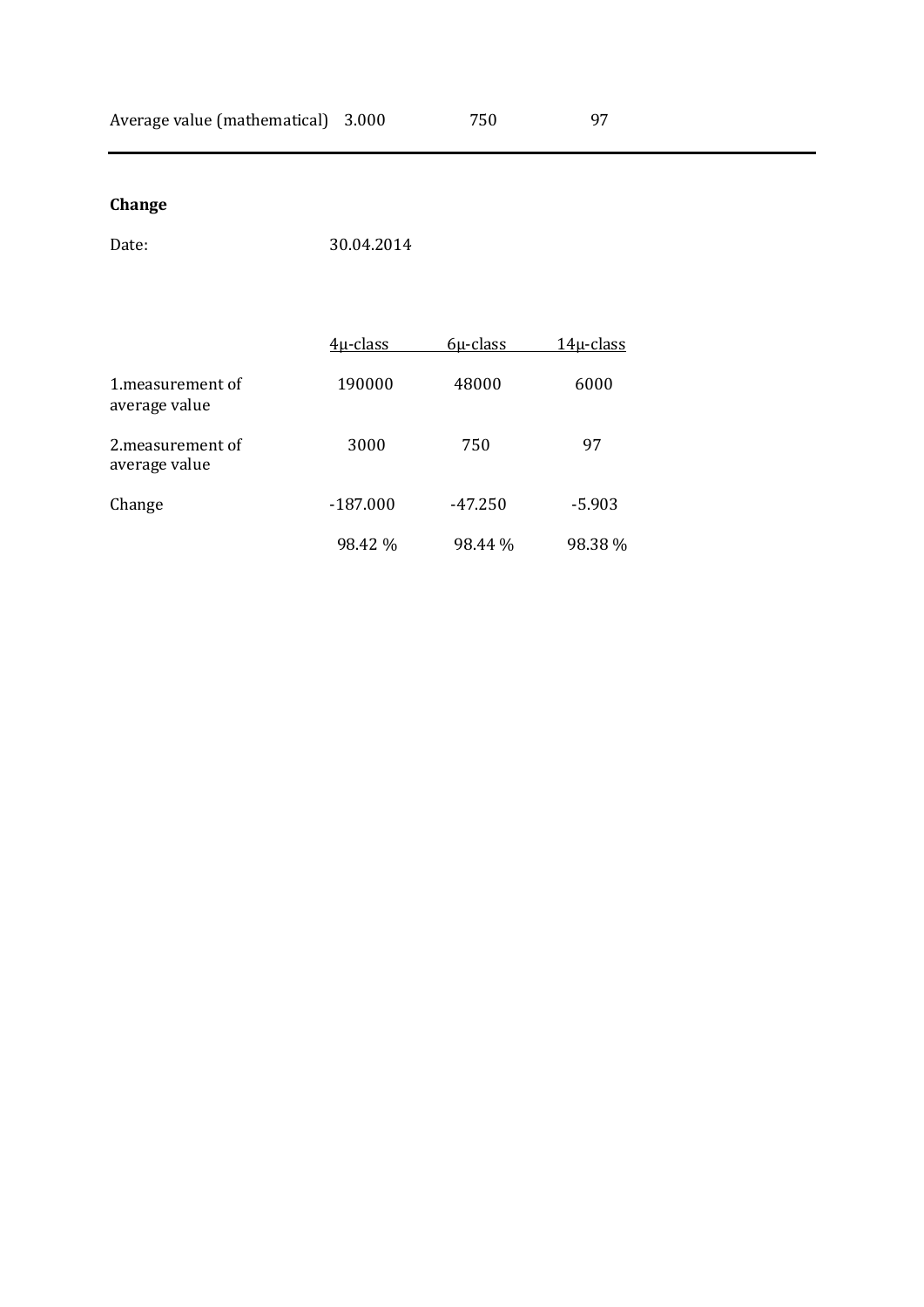Press 2 Press 3 Press 4

| Partikelmess- und<br>Partikelmess- und<br>SampleID:<br>SampleID:<br>Sample<br>2014-03-20 11:01:08<br>1<br>Sample<br>1, Meas.<br>Size<br>: Counts cum. :<br>2014-03-20 11:00:09<br>4umyc):<br>diff.<br>Size<br>: Counts cum. :<br>$6 \mu m(c)$ :<br>10074<br>15517 :<br>2 <sub>µm</sub><br>$10$ um $(c)$ :<br>4054<br>5443:<br>$5 \mu m$<br>$14 \mu m(c)$ :<br>926<br>1389 :<br>$10 \mu m$<br>$21 \mu m(c)$ :<br>463:<br>267<br>$15 \mu m$<br>$25 \mu m(c)$ :<br>81<br>196<br>20 <sub>µm</sub><br>$38 \mu m(c)$ :<br>88<br>115:<br>$25 \mu m$<br>$70 \mu m(c)$ :<br>27:<br>18<br>$50 \mu m$<br>Volume : 10.0ml<br>9<br>9:<br>100um<br>ISO: 18/16/13<br>Volume :<br>10.0ml<br>AS4059D: 9A-F<br>ISO: 18/16/13<br>AS4059D:9A/8B/7C/8D/7E/9F<br>NAS:9(8,7,7,7,9)<br>AS4059E: 9A-F<br>GOST 17216:12<br>AS4059E:9A/8B/7C/8D/7E/9F<br>GJB420A-8(8,8,7,7,8)<br>GJB420B-8B-E<br>GJB420B-9A/8B/7C/8D/7E/9F<br>Sample ready<br>Sample ready<br>Profile ready | $14 \mu m(c)$ :<br>303:<br>172<br>$21 \mu m(c)$ :<br>131:<br>43<br>$25 \mu m(c)$ :<br>88 :<br>39<br>$38 \mu m(c)$ :<br>49:<br>12<br>$70 \mu m(c)$ :<br>37:<br>37<br>1, Meas.<br>Volumen :<br>10.0ml<br>ISO: 17/15/12<br>diff.<br>AS4059D:11A-F<br>14944<br>21057:<br>4874<br>AS4059D:7A/7B/6C/8D/9E/11F<br>6113:<br>760<br>AS4059E:11A-F<br>1239 :<br>349<br>479 :<br>AS4059E: 7A/7B/6C/8D/9E/11F<br>61<br>130<br>b<br>GJB420B-9B-E<br>69 :<br>48<br>GJB420B-7A/7B/6C/8D/9E/11F<br>21:<br>10<br>11:<br>11<br>Reihe<br>1, Mess. 30<br>2014-03-20 11:42:14<br>Größe<br>: Anzahl kum.:<br>diff.<br>$4 \mu m(c)$ :<br>9393:<br>6851<br>2542:<br>$6\mu m(c)$ :<br>1914<br>$10 \mu m(c)$ :<br>628:<br>333<br>$14 \mu m(c)$ :<br>295:<br>191<br>$21 \mu m(c)$ :<br>104:<br>42<br>$25 \mu m(c)$ :<br>62:<br>36<br>$38µm(c)$ :<br>26:<br>12<br>$70 \mu m(c)$ :<br>14:<br>14<br>Volumen :<br>10.0 <sub>m</sub><br>ISO: 17/15/12<br>Profile ready and companion and companion<br>AS4059D:10A-F<br>AS4059D:7A/7B/6C/7D/8E/10F<br>AS4059E: 10A-F<br>AS4059E: 7A/7B/6C/7D/8E/10F<br>GJB420B-8B-E |
|--------------------------------------------------------------------------------------------------------------------------------------------------------------------------------------------------------------------------------------------------------------------------------------------------------------------------------------------------------------------------------------------------------------------------------------------------------------------------------------------------------------------------------------------------------------------------------------------------------------------------------------------------------------------------------------------------------------------------------------------------------------------------------------------------------------------------------------------------------------------------------------------------------------------------------------------------|------------------------------------------------------------------------------------------------------------------------------------------------------------------------------------------------------------------------------------------------------------------------------------------------------------------------------------------------------------------------------------------------------------------------------------------------------------------------------------------------------------------------------------------------------------------------------------------------------------------------------------------------------------------------------------------------------------------------------------------------------------------------------------------------------------------------------------------------------------------------------------------------------------------------------------------------------------------------------------------------------------------------------------------------------------------------------------|
|                                                                                                                                                                                                                                                                                                                                                                                                                                                                                                                                                                                                                                                                                                                                                                                                                                                                                                                                                  | GJB420B-7A/7B/6C/7D/8E/10F                                                                                                                                                                                                                                                                                                                                                                                                                                                                                                                                                                                                                                                                                                                                                                                                                                                                                                                                                                                                                                                         |
|                                                                                                                                                                                                                                                                                                                                                                                                                                                                                                                                                                                                                                                                                                                                                                                                                                                                                                                                                  | Reihe beendet                                                                                                                                                                                                                                                                                                                                                                                                                                                                                                                                                                                                                                                                                                                                                                                                                                                                                                                                                                                                                                                                      |
|                                                                                                                                                                                                                                                                                                                                                                                                                                                                                                                                                                                                                                                                                                                                                                                                                                                                                                                                                  | Profil beendet                                                                                                                                                                                                                                                                                                                                                                                                                                                                                                                                                                                                                                                                                                                                                                                                                                                                                                                                                                                                                                                                     |

Installation of DELTA TECHNOLOGY filter system in press 3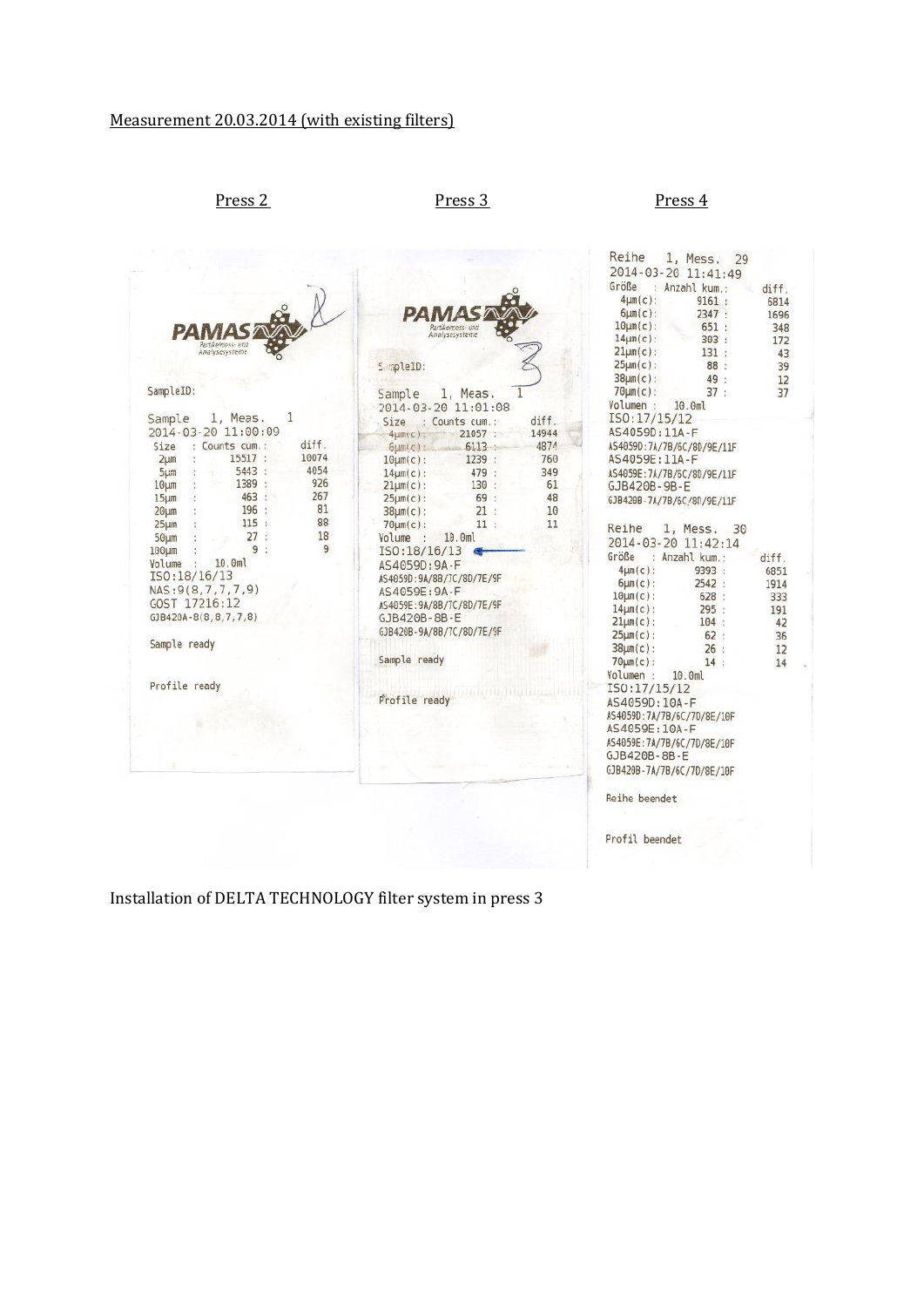### Oil sample Press 3

#### Measurement 30.04.2014

## (After about 6 weeks with DELTA TECHNOLOGY filter system)

| <b>Residence one</b>                   |                                                  | Sample 1, Meas.                                  |
|----------------------------------------|--------------------------------------------------|--------------------------------------------------|
|                                        | Presse 3                                         | 2014-04-30 06:31:00                              |
| SampleID:                              |                                                  | Size : Counts cum.<br>diff.                      |
|                                        |                                                  | Hamic)<br>$317 -$<br>228                         |
| Sample 1, Meas.                        |                                                  | <b><i><u>bunter</u></i></b><br>89 :<br>69        |
| 2014-04-30 06:28:05                    |                                                  | 10um(c)<br>13<br>28                              |
| diff<br>Size Counts cum                | Messung 30.04.2014                               | l4um(c):<br>E<br>7.7<br>Zlim(c):<br>$2 -$        |
| $-243$<br>343<br>$4$ $ n $ c $ n $     |                                                  | $25 \mu n(c)$ :<br>$8 -$<br>$\theta$             |
| 78<br>100<br>Bumic):                   |                                                  | 38jm(c):<br>0.1<br>ē.                            |
| 13<br>22 <sup>o</sup><br>10umici       |                                                  | $70 \mu n(c)$<br>0<<br>0                         |
| i6<br>$-9$<br>$I4µn(c)$ .              | (Nach ca. 6 Wochen                               | Volume : 10.5ml                                  |
| $\mathcal{L}$<br>3:<br>$23 \mu m(c)$ : |                                                  | $IS0:12/10/7$ +                                  |
| 2:<br>$25 \mu m(t)$ :                  |                                                  | AS40590:3A-F                                     |
| $-11.1$<br>38um(c):                    | <i><b>Mit DELTA TELLINILL</b></i>                | AS4859D:3A/2B/1C/1D/880E/880F                    |
| $\theta$<br>通り<br>70                   |                                                  | AS4059E:3A-F                                     |
| Volume : 10.0ml                        |                                                  | A54059E: 3A/2B/1C/1D/000E/000F                   |
| ISO:12/10/7                            | Filtersystem)                                    | $GJB420B - 2B - E$                               |
| AS40590:3A-F                           |                                                  | GJB4208-3A/2B/1C/1D/060E/000F                    |
| A548590 3A/2B/1C/2D/3E/RROF            |                                                  |                                                  |
| AS4059E: 3A-F                          |                                                  | Sample 1, Meas.<br>$\overline{2}$                |
| AS4859E : 3A/29/10/20/3E/000F          |                                                  | 2014-04-35 06:31:25                              |
| GJB4208+3B-E                           |                                                  | Size : Counts.cum.<br>diff.                      |
| GJB4268-3A/28/10/20/3E/088F            |                                                  | 296<br>231<br>$4\mu\pi(c)$ :                     |
|                                        |                                                  | 53<br>bun(c):<br>65                              |
| 12<br>Sample 1, Meas.                  |                                                  | 6<br>$10 \mu m(c)$<br>$12 +$                     |
| 2014-04-30 06:28:30                    |                                                  | 6<br>14um(c):                                    |
| diff.<br>Size : Counts cum.:           | <b>Francisco</b> , US<br>선생님께서 참석 경기에서           | ä.<br>Zlum(c):<br>$5 -$                          |
| 234<br>4um(c): 327 :                   |                                                  | $25 \mu m(c)$ :<br>1 <sup>1</sup>                |
| 79<br>93<br>6um(c):                    |                                                  | a<br>$8 +$<br>3BLBm(C):                          |
| 9<br>10um(c) 14                        |                                                  | ö<br>7Gum (c)<br>6                               |
| 1<br>5.5<br>14um(c):                   |                                                  | Volume 10.0ml                                    |
| 1<br>$-4.1$<br>21umlci                 |                                                  | ISO: 12/10/6                                     |
| 3<br>$3 -$<br>$25 \text{cm}$ (c)       |                                                  | AS40590:3A-F                                     |
| <sup>0</sup><br>0 :<br>38 mlc):        | 4<br>Sample 1, Meas.                             | AS4059D:2A/2B/1C/3D/000E/000F                    |
| 自<br>0<br>70um (c)                     | 2014-04-30 06:29:20                              | AS4059E: 3A-F                                    |
| Volume : 16.0ml                        | diff.<br>Size : Counts cum.:                     | AS4859E:2A/2B/1C/3D/R60E/000F                    |
| 150:12/10/6                            | 246<br>327                                       | GJB420B-3B-E                                     |
| AS40590 : 3A - F                       | <b>Auntein</b><br>68<br>87                       | G3B428B-2A/29/1C/30/000E/000F                    |
| AS46590 3A/28/9C/3D/090E/080F          | Gum(c):<br>11<br>19:                             |                                                  |
| AS4059E:3A-F                           | $10 \mu m(c)$ :<br>6<br>- 8:1                    | Sample 1, Meas. 3                                |
| AS4059E:3A/2B/9C/30/000E/000F          | $14$ <sub>k</sub> $m(c)$<br>2:                   | 2014-04-30 06:31:58                              |
| GJB4208-38-E                           | $2Iiim(c)$ :<br>1<br>$1$ $+$                     | Size Counts cum.<br>diff.                        |
| GJB426B-3A/2B/0C/3D/00GE/00GF          | $25$ um $(c)$ :<br>$\theta$<br>$B =$<br>38µm(c): | $313 -$<br>210<br>4um(c):                        |
|                                        | a<br>8 1<br>$70 \mu m(c)$                        | 87<br>103<br>$-6\mu$ m $(c)$ :                   |
| з<br>Sample 1, Meas.                   | Volume 10.0ml                                    | 12<br>16<br>$10 \mu n(c)$ :                      |
| 2014-04-30 06:28:55                    | 150:12/10/7                                      | 4.1<br>з<br>$14 \mu m$ $c1$ :                    |
| diff.<br>Size : Counts cum :           | AS4059D:3A-F                                     | $21 \mu m(c)$                                    |
| 240<br>$4\mu m(t)$ : 338               | AS40590: 3A/2B/1C/10/800E/000F                   | $25 \mu m$ (c):                                  |
| 73<br>90<br>$Sum(c)$ :                 | AS4059E: 3A-F                                    | 0<br>$38$ um $(c)$ :                             |
| 10<br>$-17.5$<br>19山前(で):              | AS4859E: 3A/2B/1C/10/008E/000F                   | 0<br>0.1<br>70um(c):                             |
| 3<br>14µm(c): 7                        | GJB420B-2B-E                                     | Volume :<br>10.0ml                               |
| 21um(c)                                | GJB4208-3A/2B/1C/1D/008E/000F                    | ISO: 12/11/6                                     |
| $2 -$<br>25um(c):                      |                                                  | AS40590:3A-F                                     |
| 小:<br>38um(c):                         | Average :                                        | AS48590:3A/2B/8C/8B/B08E/880F                    |
| Ð<br>0<br>70unic):                     | diff.<br>Counts cum<br>5128                      | AS4059E: 3A-F                                    |
| Volume 10.0ml                          | 239.2<br>331.6<br>4um(c):                        | AS4859E: 3A/2B/0C/00/000E/000F                   |
| 150:12/10/7                            | 74.5<br>92.5<br>film(c):                         | GJB4208-2B-E                                     |
| AS40590 : 3A-F                         | 10.8<br>18.0<br>$10 \mu n(c)$                    | G18420B 3A/2B/0C/00/000E/000F                    |
| AS40590:3A/29/10/J10/3E/000F           | 4.5<br>7.2<br>$14 \mu m(c)$ :                    |                                                  |
| A54059E:3A-F                           | 0.8<br>2.8<br>$21$ umici:                        | Average :                                        |
| A54059E 34/20/10/10/3E/080F            | 1.5.<br>$2.8 \pm$<br>$25 \mu m(c)$               | diff.<br>Size Counts cum.                        |
| $GJB420B - B - E$                      | 9.5<br>0.5<br>3Bum(c)                            | 4um(c): 308.7 :<br>223.8                         |
| 6384268-3A/2B/1C/10/3E/000F            | 0:0<br>0.9:<br>$70 \mu m(c)$                     | 85.7:<br>69.7<br>$f_{\text{L}}(m c)$             |
|                                        | Volume : 10.0ml                                  | 10.3<br>16.8:<br>10 ди(с):                       |
|                                        | ISO:12/10/7                                      | 3.0<br>5.7:<br>14um(c):                          |
|                                        | AS40590:3A-F                                     | 2.8<br>2.7:<br>$21$ um $ c $                     |
|                                        | AS48590 3A/20/10/20/3E/600F                      | 0.7<br>8.7<br>$25 \mu$ m $\left[\text{c}\right]$ |
|                                        | AS4059E 3A-F                                     | 0, 0<br>$0.0$ :<br>$38 \mu n(c)$                 |
|                                        | A54859E 3A/28/1C/20/3E/000F                      | (0, 0)<br>0.01<br>7Gum(c);                       |
|                                        |                                                  |                                                  |
|                                        |                                                  | Volume : 10.0ml                                  |
|                                        | GJB420B-3B-E                                     | ISO:12/10/6                                      |
|                                        | GJB4208-3A/29/1C/20/3E/090F                      | AS4059D:2A-F<br>AS46590:2A/2B/1(/20/600E/000F    |